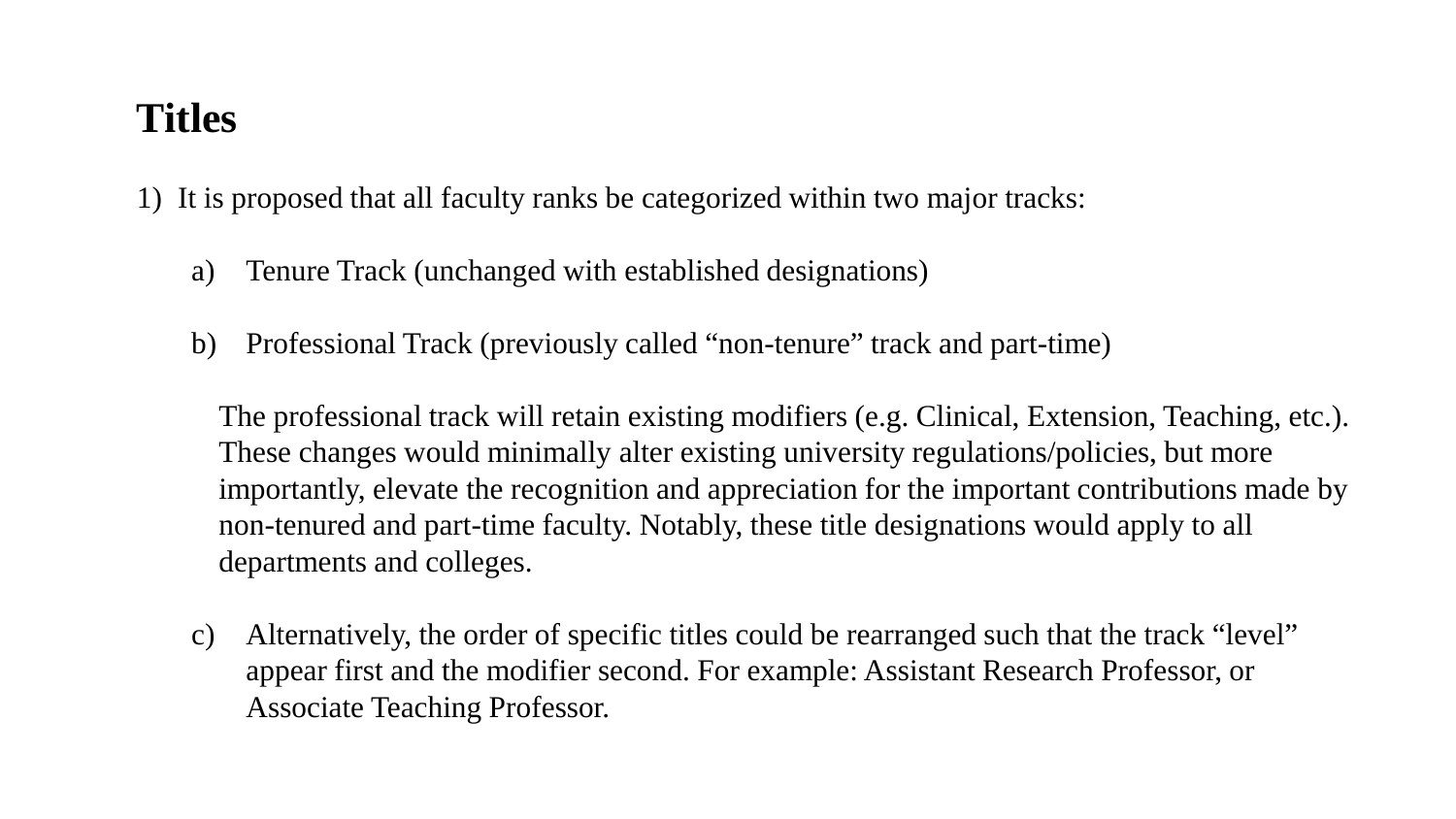## **Rights and Benefits**

a) It is proposed that voting rights be extended to Professional Track faculty for reappointment and promotion decisions within their track for the appropriate ranks, as is currently done by Tenure Track faculty as members of the DVF for RPT decisions. These voting rights would also apply to department decisions involving curriculum policy, faculty recruitment, and graduate or professional education.

b) It is proposed that departments appraise of all their faculty (both Tenure and Professional Track faculty) of rules, opportunities, and eligibility relevant to promotion, career development, and incentives.

c) It is proposed that in hiring practices, a minimum of 0.75 FTE (benefits eligible) be encouraged when possible and appropriate. It is encouraged that regular, periodic equity studies be performed for professional ranks based upon discipline standards.

d) It is proposed that a minimum level of compensation be established (for both part-time and full-time faculty), based upon a metric of the FTE. It is proposed that the minimum for a full time, 9 month appointment have a salary of no less than \$48,000. It is encouraged that pay ranges on a discipline specific basis be established for the Professional Track.